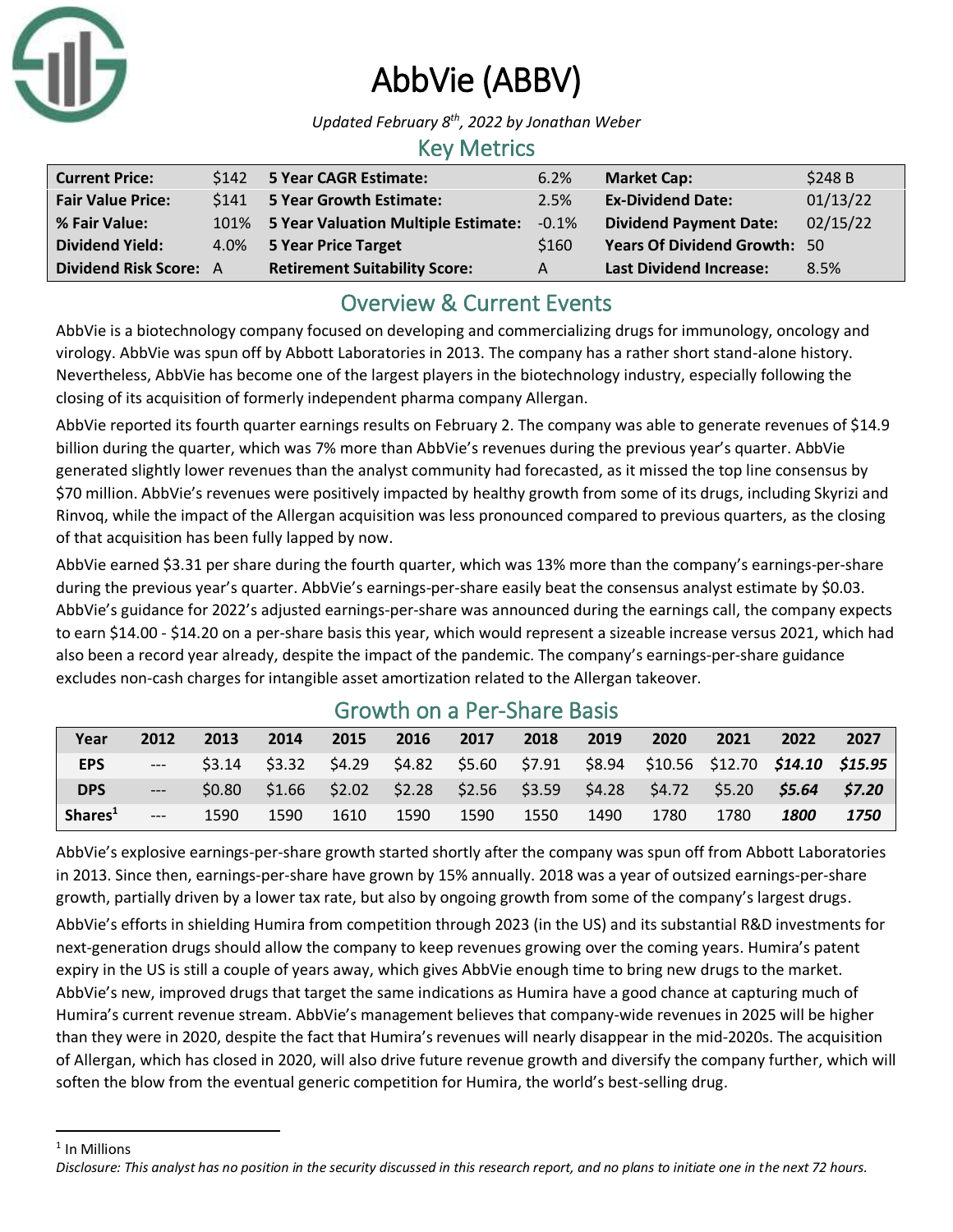

# AbbVie (ABBV)

*Updated February 8 th, 2022 by Jonathan Weber*

#### Valuation Analysis

| Year      | 2012                                                                                                                                                                                                                                 | 2013 | 2014    | 2015     | 2016           | 2017 | 2018 | 2019 | 2020     | 2021 | <b>Now</b> | 2027 |
|-----------|--------------------------------------------------------------------------------------------------------------------------------------------------------------------------------------------------------------------------------------|------|---------|----------|----------------|------|------|------|----------|------|------------|------|
| Avg. P/E  | <u>2000 - 1990 - 1990 - 1990 - 1990 - 1990 - 1990 - 1990 - 1990 - 1990 - 1990 - 1990 - 1990 - 1990 - 1990 - 1990 - 1990 - 1990 - 1990 - 1990 - 1990 - 1990 - 1990 - 1990 - 1990 - 1990 - 1990 - 1990 - 1990 - 1990 - 1990 - 1990</u> | 13.9 | 16.7    | 14.4     | 12.6 13.4 11.6 |      |      | 10.0 | 9.9      | 10.7 | 10.1       | 10.0 |
| Avg. Yld. | $---$                                                                                                                                                                                                                                | 3.7% | $3.0\%$ | $-3.3\%$ | $3.8\%$        | 3.4% | 4.8% | 4.8% | $-4.5\%$ | 3.8% | $4.0\%$    | 4.5% |

AbbVie's share price has increased since our last update, but that is mostly offset by higher expected net profits for the current fiscal year. The increased leverage due to the Allergan deal and the Humira patent expiry in the foreseeable future result in some risks, which is why we believe that a price-to-earnings multiple of around 10 seems fair. AbbVie trades in line with our fair value estimate at the current price. AbbVie's shares offer a solid 4% yield for its owners.

## Safety, Quality, Competitive Advantage, & Recession Resiliency

| Year   | 2012 2013 2014 2015 2016 2017 2018 2019 2020 2021 2022 2027                            |  |  |  |  |  |
|--------|----------------------------------------------------------------------------------------|--|--|--|--|--|
| Payout | ---  25.5%  50.0%  47.1%  47.3%  45.7%  45.4%  47.9%  44.7%  40.9% <b>40.0%  45.1%</b> |  |  |  |  |  |

AbbVie started to pay dividends in 2013, and since then, the payout has risen quickly. This was possible due to a combination of strong earnings-per-share growth and an increase in AbbVie's dividend payout ratio. AbbVie does not have a very long dividend growth track record on its own, but we believe that its dividend looks relatively safe.

The healthcare industry, and especially the drug industry, is not very cyclical. AbbVie was not a standalone company during the last financial crisis, so there is no recession track record, but since sick people require treatment whether the economy is strong or not, it is highly likely that AbbVie will continue to perform well during recessions. AbbVie's Humira patent protection in the US will expire in a couple of years, but Humira will remain a major cash cow for now. Thanks to next-generation drugs and the takeover of Allergan, there is a good chance that the patent expiration will not be too much of a headwind. Investors should note that the Humira patent situation provides some uncertainty nevertheless.

# Final Thoughts & Recommendation

AbbVie is a leading biotech and pharma company that has grown both its profits as well as its dividend at a strong pace in the past. The Humira patent situation could pressure revenues in 2023-2025, but we believe that the outlook is still positive, thanks to a deep pipeline, strong growth from new drugs, and the Allergan acquisition that allows for the capturing of some synergies over the coming years. Shares trade in line with our fair value estimate and offer solid, but not overly attractive returns over the coming years, which is why we rate AbbVie a hold today.



# Total Return Breakdown by Year

[Click here to rate and review this research report. Your feedback is important to us.](https://suredividend.typeform.com/to/ScKeFu)

*Disclosure: This analyst has no position in the security discussed in this research report, and no plans to initiate one in the next 72 hours.*